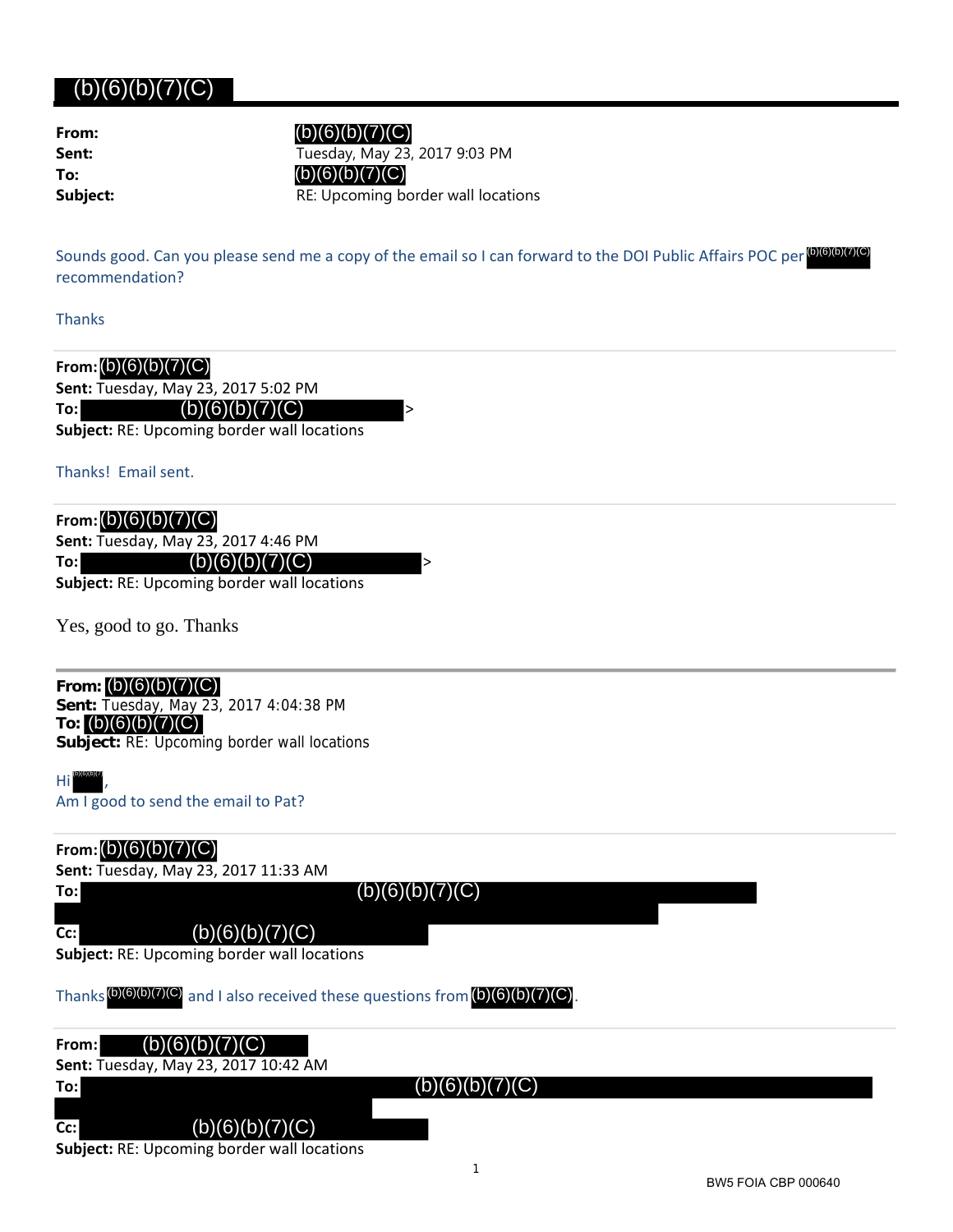| (b)(6)(b)(7)(                                                                                                                                                                                                                                                                                                                                                                                                                                             |
|-----------------------------------------------------------------------------------------------------------------------------------------------------------------------------------------------------------------------------------------------------------------------------------------------------------------------------------------------------------------------------------------------------------------------------------------------------------|
| (b) (5)                                                                                                                                                                                                                                                                                                                                                                                                                                                   |
| $(b)$ (5)                                                                                                                                                                                                                                                                                                                                                                                                                                                 |
| Thanks,                                                                                                                                                                                                                                                                                                                                                                                                                                                   |
| (b)(6)(b)(7)(C)                                                                                                                                                                                                                                                                                                                                                                                                                                           |
| This communication might contain communications between attorney and client,<br>communications that are part of the agency deliberative process, or attorney-work product, all<br>of which are privileged and not subject to disclosure outside the agency or to the public. Please<br>consult with the Office of Assistant Chief Counsel, Indianapolis, U.S. Customs and Border<br>Protection before disclosing any information contained in this email. |
| From: $(b)(6)(b)(7)(C)$<br>Sent: Monday, May 22, 2017 8:41 PM<br>(b)(6)(b)(7)(C)<br>To:<br>(b)(6)(b)(7)(C)<br>Cc:<br>Subject: FW: Upcoming border wall locations                                                                                                                                                                                                                                                                                          |
| $(b)(6)(b)(7)(C)$ - Please see a proposed response to the FWS in San Diego regarding their question on the<br>location of the prototypes.                                                                                                                                                                                                                                                                                                                 |
| Please let us know if you have any edits or comments.                                                                                                                                                                                                                                                                                                                                                                                                     |
| Thank you                                                                                                                                                                                                                                                                                                                                                                                                                                                 |
| From: $(b)(6)(b)(7)(C)$<br>Sent: Monday, May 22, 2017 2:54:58 PM<br>To: $(b)(6)(b)(7)(C)$<br>Subject: FW: Upcoming border wall locations                                                                                                                                                                                                                                                                                                                  |
| . (b)(6)(b)(7)                                                                                                                                                                                                                                                                                                                                                                                                                                            |

| From: $(b)(6)(b)(7)(C)$ |                                    |                 |  |
|-------------------------|------------------------------------|-----------------|--|
|                         | Sent: Monday, May 22, 2017 8:41 PM |                 |  |
| To:l                    |                                    | (b)(6)(b)(7)(C) |  |
| $Cc$ :                  | (b)(6)(b)(7)(C)                    |                 |  |

(b)(6)(b)(7)(

## Hi ,

Here is my proposed response to the US Fish and Wildlife Service request for information on the prototype.

### Hi Pat,

The plan is to build the border fence prototypes in an approximately 120' by 1,000' project area on the border in the alignment of the secondary border fence east of the Otay Mesa Port of Entry (POE). A number of different prototypes would be built between the current eastern terminus of the secondary border fence and the SDG&E pump station. The project area is on CBP owned land and has been completely previously disturbed as the result of construction, maintenance, and operation of the secondary and primary border fences and border roads. Mock ups of the prototypes